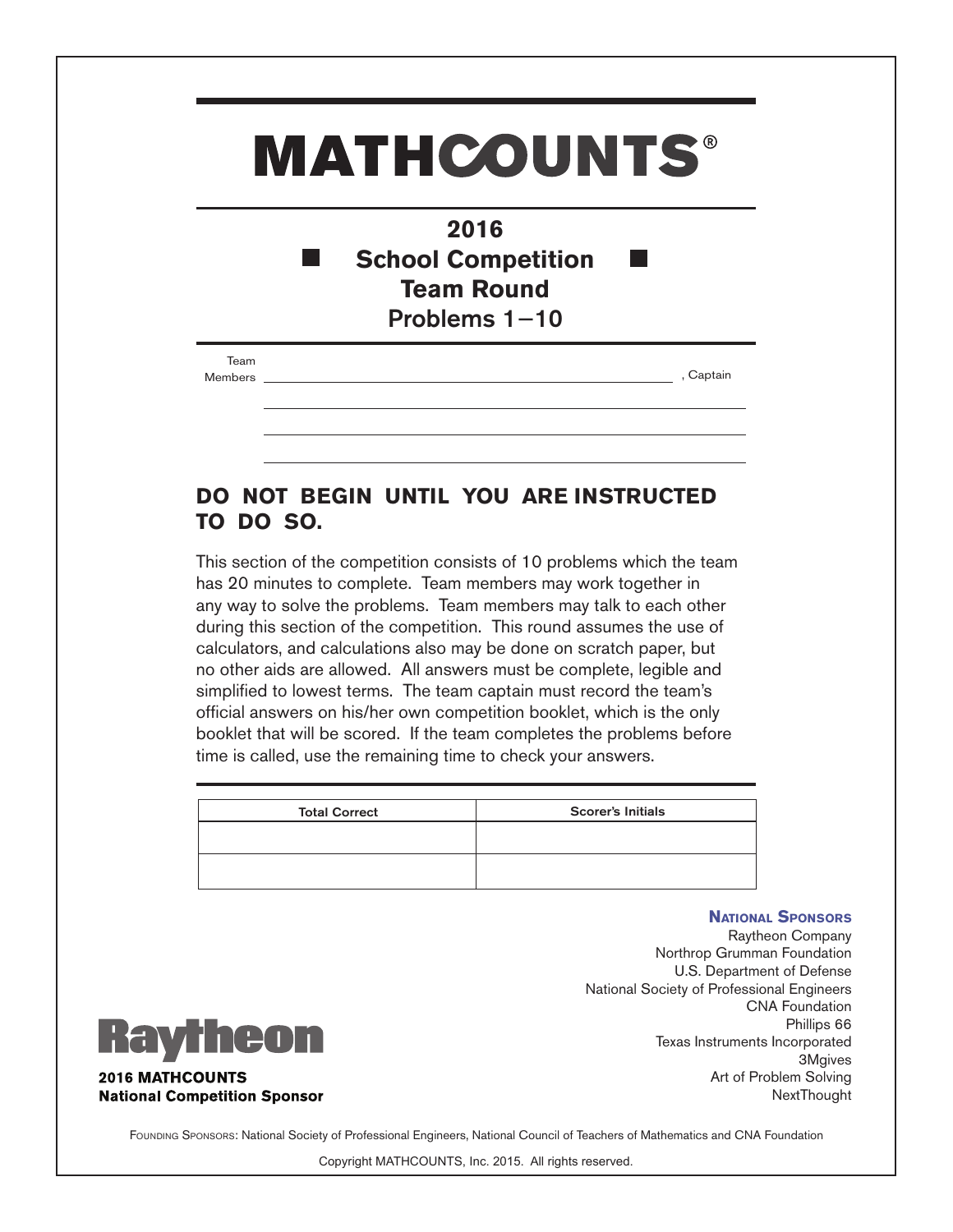| 1.<br>grams            | A particular coin that is composed only of silver and copper has a mass of<br>5 grams. If copper accounts for $\frac{9}{10}$ of the coin's mass, what is the mass of the<br>silver in the coin? Express your answer as a decimal to the nearest tenth.                                                             |
|------------------------|--------------------------------------------------------------------------------------------------------------------------------------------------------------------------------------------------------------------------------------------------------------------------------------------------------------------|
| 2.<br>ordered<br>pairs | How many ordered pairs of integers $(a, b)$ satisfy $a \times b = 60$ ?                                                                                                                                                                                                                                            |
| 3.<br>$\mathcal{S}$    | The final bill for the Freeman's dinner, including a 20% tip, was \$72. What was<br>the total cost of the Freeman's dinner before the tip was added?                                                                                                                                                               |
| marbles<br>4.          | Tucker has a jar containing 4 green and 5 blue marbles. What is the minimum<br>number of marbles Tucker needs to remove from the jar, without replacement,<br>to guarantee that he has at least four marbles of the same color among those<br>removed?                                                             |
| 5.<br>$in^2$           | A rectangular piece of paper measures 8 inches by 4 inches. The paper is folded<br>along a crease from the upper left corner to a point located 3 inches from the<br>lower left corner along the bottom edge, creating a right triangle as shown. What<br>is the area of the shaded region?<br>8<br>$\overline{4}$ |
|                        | Copyright MATHCOUNTS, Inc. 2015. All rights reserved. 2016 School Team Round                                                                                                                                                                                                                                       |